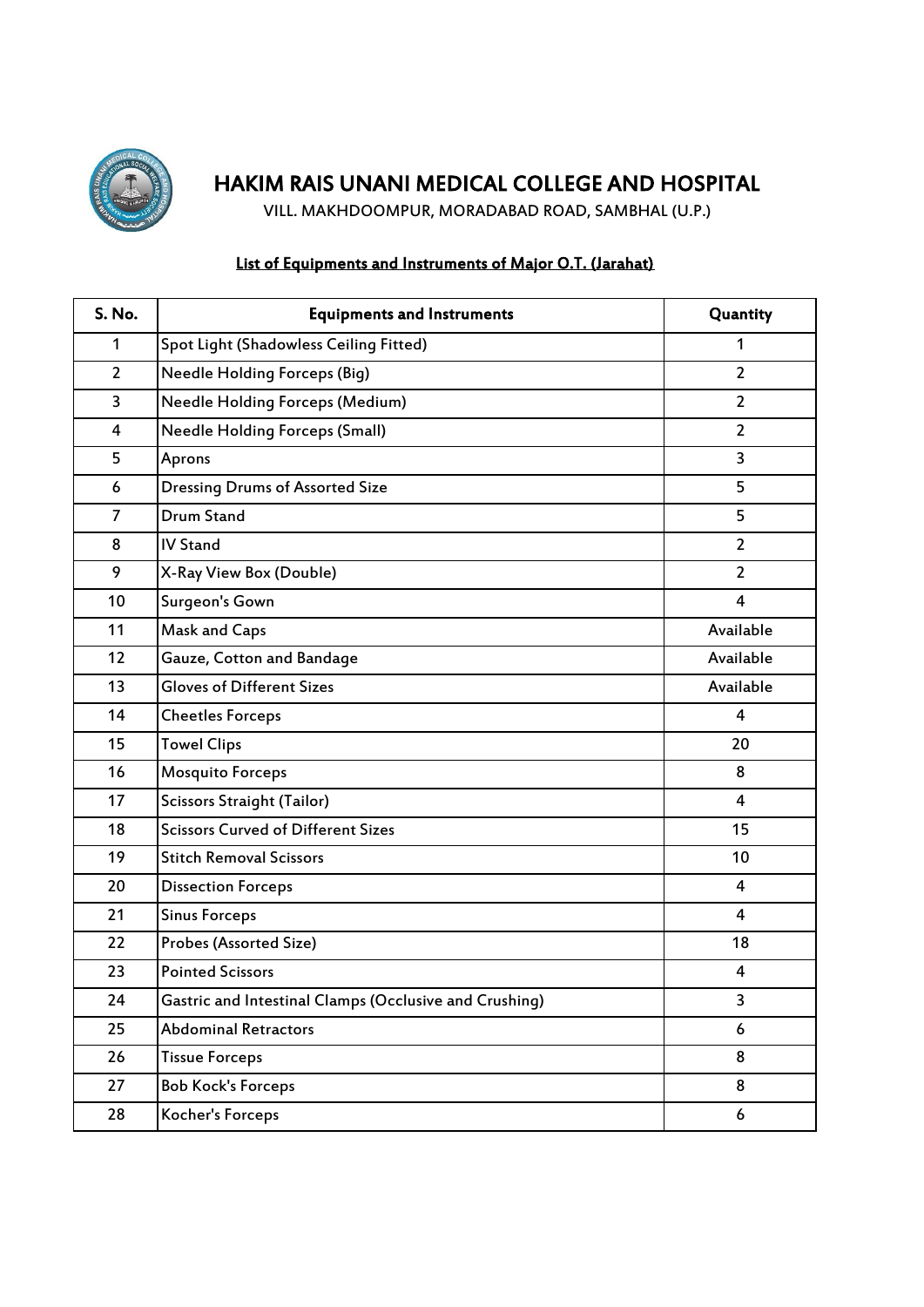| 29 | Allies Forceps (Big)                               | 6              |
|----|----------------------------------------------------|----------------|
| 30 | <b>Rubber Catheters of Assorted Size</b>           | 6              |
| 31 | Allies Forceps (Small)                             | 6              |
| 32 | <b>Corrugated Rubber Drain</b>                     | 1              |
| 33 | Suturing Needle (Straight/Curved) of Assorted Size | 20             |
| 34 | <b>Surgical Thread</b>                             | 10             |
| 35 | <b>Sponge Holding Forceps</b>                      | 6              |
| 36 | <b>Right Angle Cholecystectomy Forceps</b>         | $\overline{4}$ |
| 37 | <b>Stone Holding Forceps</b>                       | 4              |
| 38 | Protoscope with or Without illuminator             | $\overline{2}$ |
| 39 | <b>Bougies (Megars)</b>                            | 8              |
| 40 | <b>Pile Holding Forceps</b>                        | $\overline{2}$ |
| 41 | Artery Forceps (Big)                               | 6              |
| 42 | <b>Artery Forceps (Small)</b>                      | 6              |
| 43 | <b>Artery Forceps (Medium)</b>                     | 6              |
| 44 | <b>Emergency Power Backup Facility</b>             | Available      |
| 45 | <b>Surgical Blades of Different Sizes</b>          | Available      |
| 46 | Laryngoscope Paediatric/Adult                      | $\overline{2}$ |
| 47 | <b>Boyle's Appratus</b>                            | 1              |
| 48 | Multiparameter Monitor                             | 1              |
| 49 | Ambu Bag                                           | $\overline{2}$ |
| 50 | Suction Machine Electrical or Mannual              | 1              |
| 51 | <b>BP Handle of Different Sizes</b>                | 4              |
| 52 | <b>Vertical BP Instruments</b>                     | 1              |
| 53 | Self Retaining Retractor                           | $\overline{2}$ |
| 54 | <b>Bone Drill Machine</b>                          | $\mathbf{1}$   |
| 55 | Scoop                                              | $\mathbf{1}$   |
| 56 | Periosteum Elevator                                | $\overline{2}$ |
| 57 | <b>Maggler Forceps</b>                             | $\overline{2}$ |
| 58 | <b>E.T. Tubes of Different Sizes</b>               | 4              |
| 59 | <b>High Pressure Autoclave</b>                     | $\mathbf{1}$   |
| 60 | Fumigator                                          | $\mathbf{1}$   |
| 61 | Refrigerator                                       | $\mathbf{1}$   |
| 62 | Nitrous Oxide Cylinder                             | 1              |
| 63 | <b>Exhaust Fan</b>                                 | $\overline{2}$ |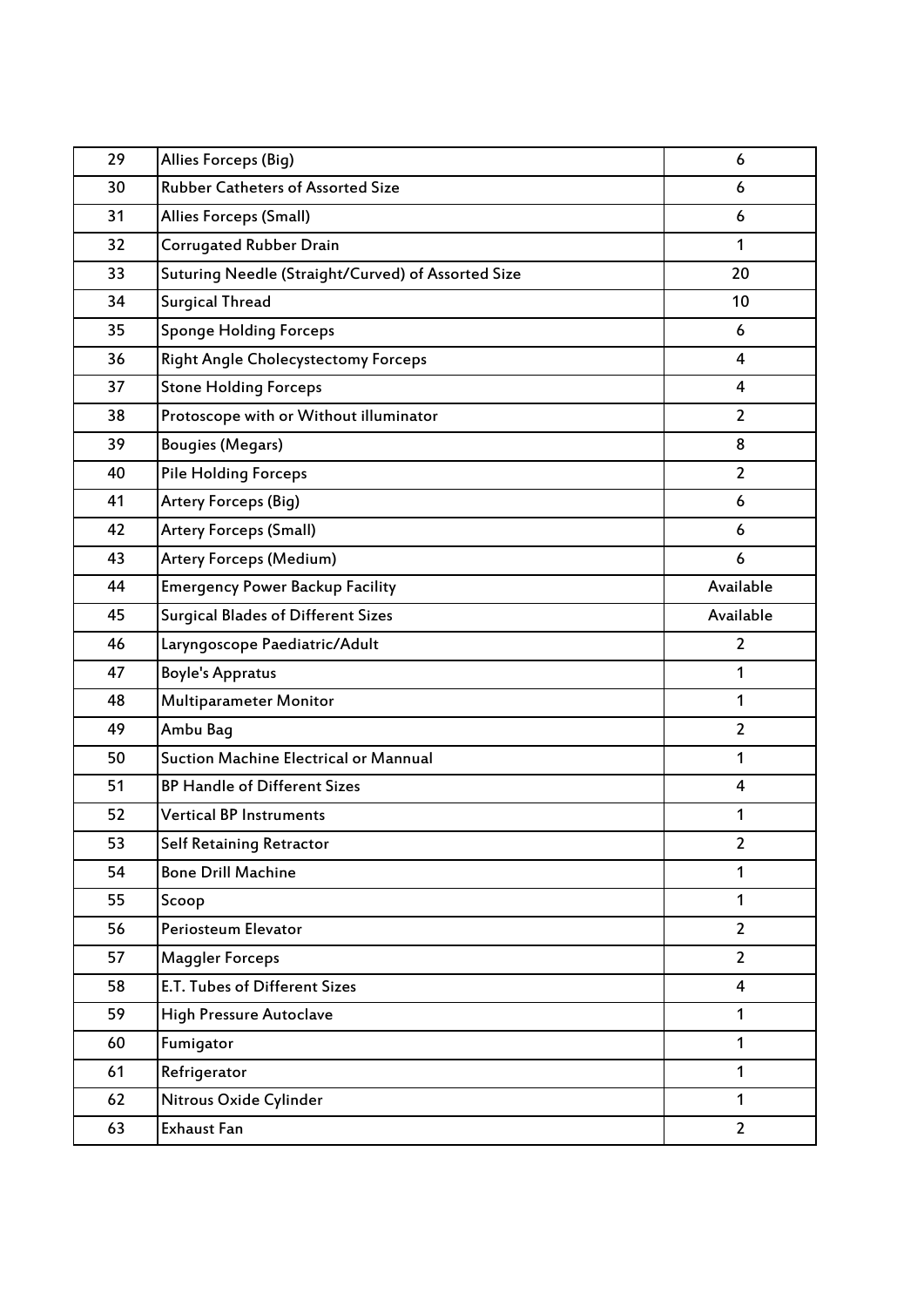| 64 | <b>Hydrolic Operation Table</b>          | 1              |
|----|------------------------------------------|----------------|
| 65 | <b>Shadowless Lamp Ceiling</b>           | 1              |
| 66 | <b>Instrument Trolley</b>                | 3              |
| 67 | <b>Endotracheal Tube</b>                 | 4              |
| 68 | <b>Revolving Stool</b>                   | $\overline{2}$ |
| 69 | Gabriel Syringe                          | 1              |
| 70 | <b>Stretcher with Trolley</b>            | $\overline{2}$ |
| 71 | Retractor                                | 4              |
| 72 | Enema                                    | 1              |
| 73 | <b>Intertinal Forceps</b>                | 6              |
| 74 | Pulse Oxymeter                           | $\mathbf{1}$   |
| 75 | <b>Stitch Cutter</b>                     | 1              |
| 76 | Scalpel (Knife Holder)                   | 3              |
| 77 | Thumb Forceps Non-Toothed                | 1              |
| 78 | <b>Thumb Forceps Toothed</b>             | $\overline{2}$ |
| 79 | <b>Right Angle Forceps</b>               | 4              |
| 80 | <b>Stone Forceps (Lithomony Forceps)</b> | 4              |
| 81 | <b>Tongue Depressor</b>                  | 1              |
| 82 | <b>Midwifery Forceps</b>                 | 01 Set         |
| 83 | Kidney Tray (Metalic)                    | 6              |
| 84 | Torch                                    | 1              |
| 85 | <b>Shaving Set</b>                       | 1              |
| 86 | <b>Suction Tube</b>                      | 1              |
| 87 | E.N.T. Set                               | 1              |
| 88 | <b>Steel Tray</b>                        | 1              |
| 89 | <b>Steel Bowl</b>                        | $\overline{2}$ |
| 90 | <b>Patient Rest Table</b>                | $\overline{2}$ |
| 91 | <b>Examination Table</b>                 | $\mathbf{1}$   |
| 92 | <b>Operation Light</b>                   | $\mathbf{1}$   |
| 93 | A.C. (Air Contioner)                     | $\mathbf{1}$   |
| 94 | <b>Shifting Trolley</b>                  | $\mathbf{1}$   |
| 95 | Multiparameter                           | $\mathbf{1}$   |
| 96 | <b>Boyle's Appratus</b>                  | $\mathbf{1}$   |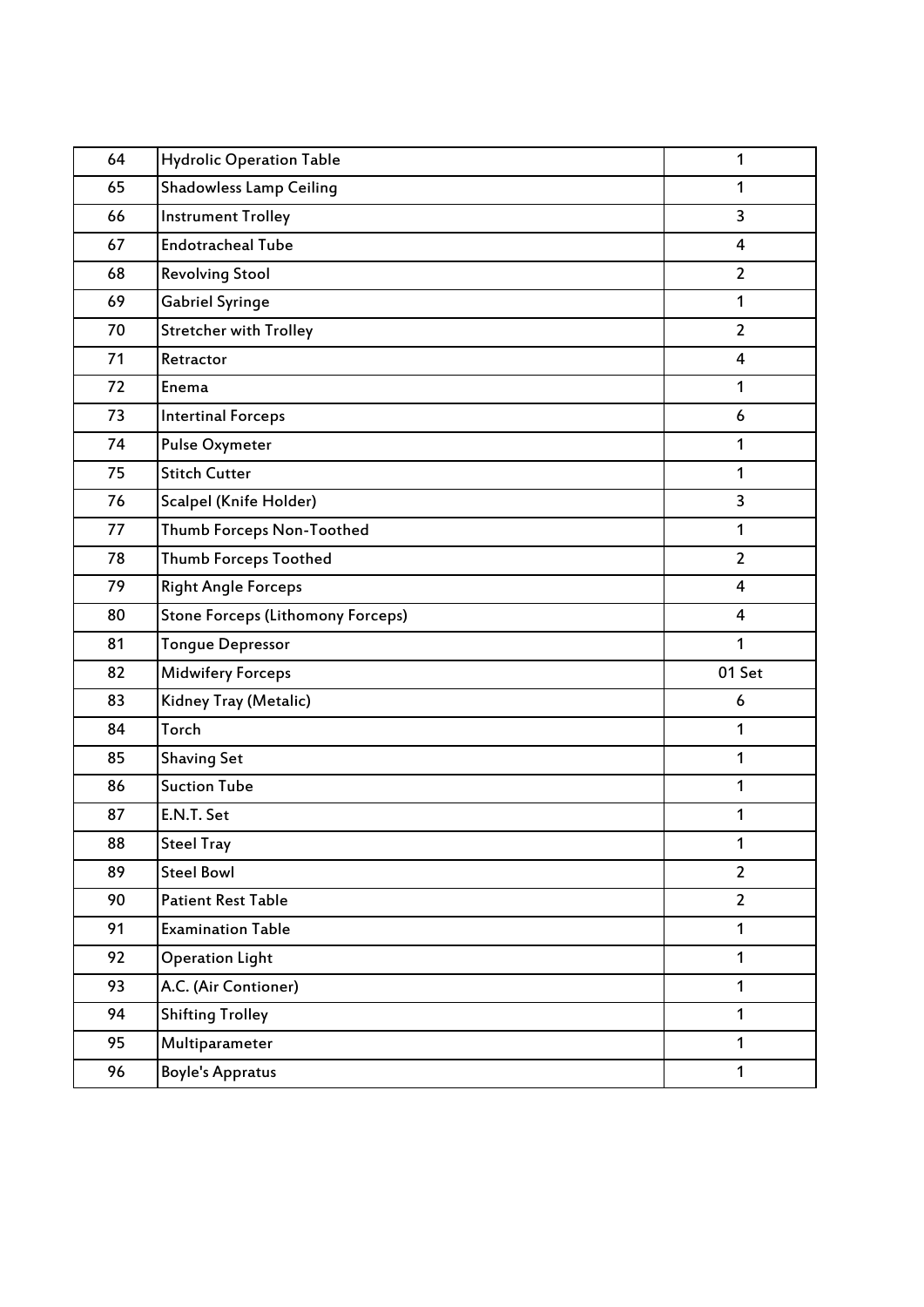

VILL. MAKHDOOMPUR, MORADABAD ROAD, SAMBHAL (U.P.)

### List of Equipments, Instruments, Apparatus & General Item of Minor O.T.

| S. No.         | <b>Equipments and Instruments</b>        | Quantity       |
|----------------|------------------------------------------|----------------|
| 1              | <b>Needle Holding Forceps</b>            | 1              |
| $\overline{2}$ | <b>Scissors Curved</b>                   | $\overline{2}$ |
| 3              | <b>Scissors Straight (Big)</b>           | $\mathbf{1}$   |
| 4              | <b>Scissors Straight (Small)</b>         | $\mathbf{1}$   |
| 5              | <b>Toothed Forceps</b>                   | $\mathbf{1}$   |
| 6              | <b>Artery Forceps Straight</b>           | 1              |
| $\overline{7}$ | <b>Artery Forceps Curved</b>             | $\mathbf{1}$   |
| 8              | <b>Artery Forceps Simple</b>             | 1              |
| 9              | <b>Spenge Holding Forceps</b>            | 1              |
| 10             | <b>Surgical Blade</b>                    | Available      |
| 11             | <b>Bird Parker Handle</b>                | $\overline{2}$ |
| 12             | <b>B. P. Instruments</b>                 | 1              |
| 13             | Stethoscope                              | $\mathbf{1}$   |
| 14             | <b>Silk Thread</b>                       | $\overline{2}$ |
| 15             | Catgut                                   | $\overline{2}$ |
| 16             | Micro Froceps 0.5", 3"                   | $\overline{2}$ |
| 17             | Gloves                                   | Available      |
| 18             | Sterlizer                                | 1              |
| 19             | <b>Surgical Tray</b>                     | $\mathbf{1}$   |
| 20             | <b>Kidney Tray</b>                       | 1              |
| 21             | Thermometer                              | 1              |
| 22             | <b>Dressing Trolley (Mayo's Trolley)</b> | 1              |
| 23             | <b>Dressing Tray</b>                     | $\mathbf{1}$   |
| 24             | <b>Dressing Drum</b>                     | 1              |
| 25             | <b>Suture Needles All Sizes</b>          | 4              |
| 26             | Syring (2ml, 3ml, 5ml, 10ml)             | Available      |
| 27             | Bandage (2", 3", 4", 6")                 | 4              |
| 28             | Minor O.T. Table                         | 1              |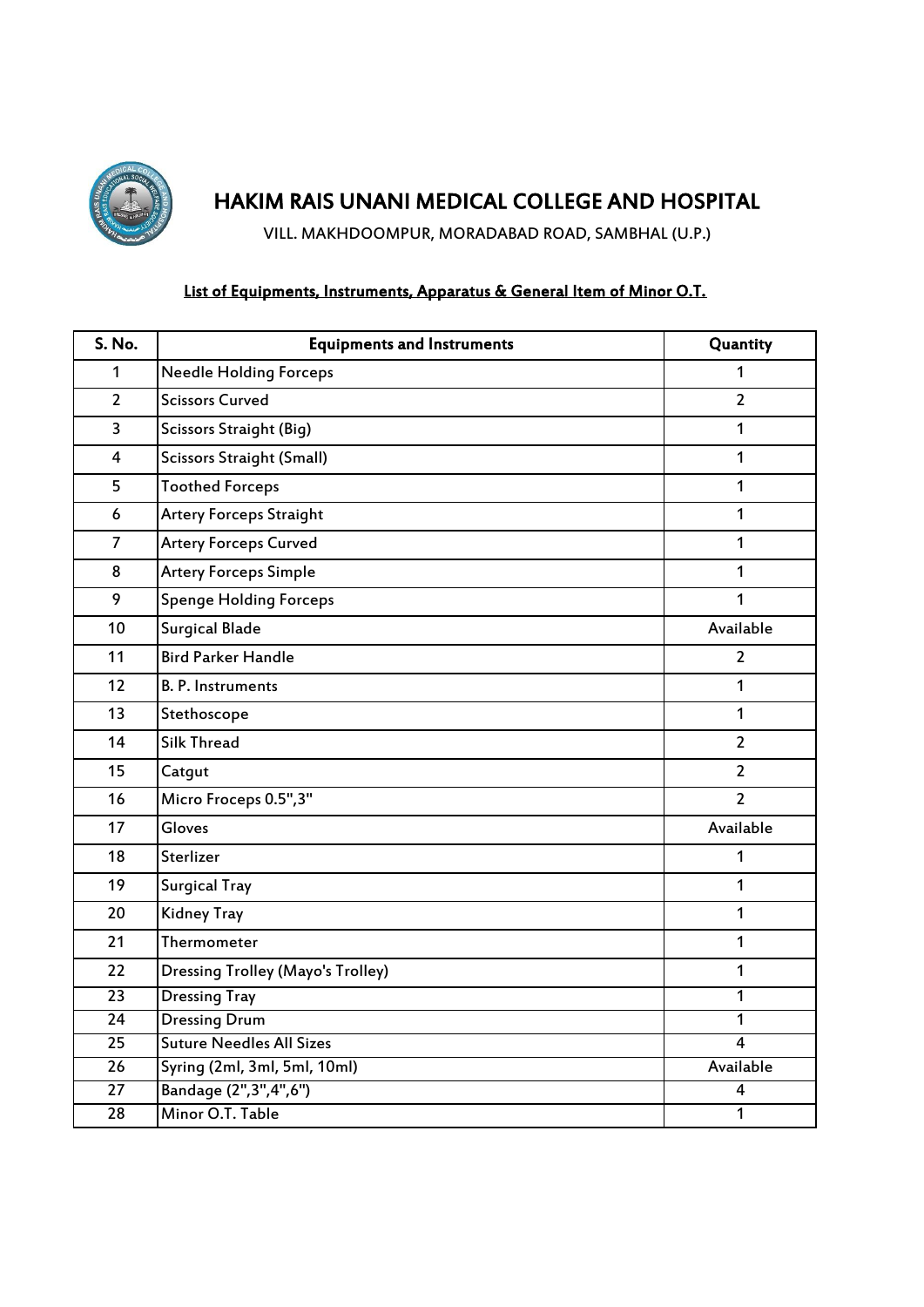

VILL. MAKHDOOMPUR, MORADABAD ROAD, SAMBHAL (U.P.)

| S. No.         | <b>Equipments and Instruments</b>                               | Quantity       |
|----------------|-----------------------------------------------------------------|----------------|
| 1              | Operating Microscope with Coaxial Illumination anf foot control | 1              |
| $\overline{2}$ | Bipolar wet field cautery                                       | 1              |
| 3              | Mini Halogen Light (Table Mouning)                              | 1              |
| 4              | Ophthalmic Operation Table with Head Rest                       | 1              |
| 5              | <b>Sterilizing Box/Case with Mats</b>                           | 1              |
| 6              | Lens Insertion Forceps                                          | $\overline{2}$ |
| $\overline{7}$ | Keratome                                                        | 1              |
| 8              | Barraquer Wire Speculum (Adult/Child/Infant)                    | 3              |
| 9              | Desmarres lid retractors                                        | $\overline{2}$ |
| 10             | Cat-paw lacrimal retractor                                      | $\overline{2}$ |
| 11             | Mueller Lacrimal Sac Retractor                                  | $\overline{2}$ |
| 12             | Dastoor Iris Retractor                                          | $\overline{2}$ |
| 13             | Castro Viejo Caliper                                            | 1              |
| 14             | Meyrhoefer Chalazion Curette                                    | 1              |
| 15             | Sinsky Lens Manipulating Hook                                   | $\overline{2}$ |
| 16             | <b>IOL Manipulator</b>                                          | 1              |
| 17             | Foreign Body Spud                                               | 1              |
| 18             | Lewis Lens Loop (Vectis)                                        | 1              |
| 19             | <b>Cystotome and Spoon</b>                                      | 1              |
| 20             | <b>Mule Evisceration Spoon</b>                                  | 1              |
| 21             | <b>Wells Enucleation Spoon</b>                                  | 1              |
| 22             | Iris Repository (Double-ended)                                  | 1              |
| 23             | <b>Tooks Corneal Knife</b>                                      | 1              |
| 24             | Graefe Strabismus Hook                                          | 1              |
| 25             | Jamesn Muscle Hook                                              | 1              |
| 26             | Smith Lens Expressor                                            | 1              |
| 27             | Wills Cautery with Copper Ball-Point                            | 1              |
| 28             | <b>Barraquer Blade Braker and Holder</b>                        | $\mathbf{1}$   |
| 29             | Langs Lacrimal sac Dissector                                    | 1              |

### List of Equipments and Instruments of O.T. (Eye)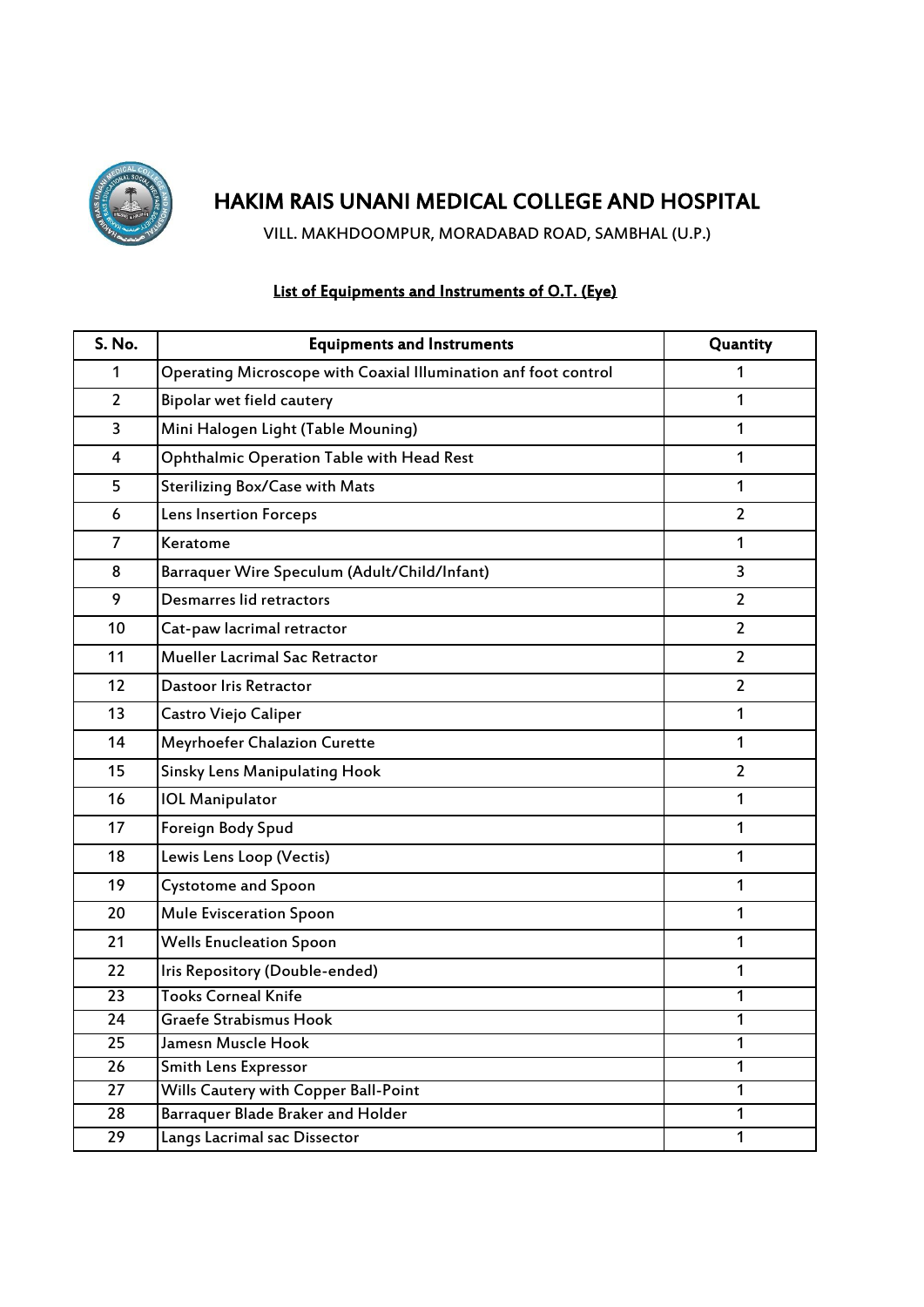| 30 | Kelly Glaucoma Punch                           | 1                       |
|----|------------------------------------------------|-------------------------|
| 31 | <b>West Lacrimal Chiesel</b>                   | 1                       |
| 32 | Elevator (Double ended)                        | 1                       |
| 33 | <b>Mallet</b>                                  | 1                       |
| 34 | Nasal Speculum Adult/Child                     | $\overline{2}$          |
| 35 | Pigtail Probe with Suture Holes                | 1                       |
| 36 | <b>Wilder Punctum Dilator</b>                  | 1                       |
| 37 | <b>Bowman Lacrimal Probes</b>                  | 4                       |
| 38 | <b>Towel Clamp</b>                             | 6                       |
| 39 | Hartman Mosquito Forceps                       | 3                       |
| 40 | Colibri Forceps 1*2 Teech                      | 1                       |
| 41 | Mc. Person Corneal Forceps with Tying Platform | 3                       |
| 42 | Kelman Mc. Pherson Angled Forceps              | 3                       |
| 43 | Mc. Phersons Tying Forceps                     | 3                       |
| 44 | <b>Dressing Forceps, Serrated</b>              | 3                       |
| 45 | <b>Moorfield Conjuctival Forceps</b>           | $\overline{\mathbf{3}}$ |
| 46 | <b>Fixation Forceps</b>                        | $\overline{2}$          |
| 47 | <b>Beer Cilea (Epilation) Forceps</b>          | $\overline{2}$          |
| 48 | Arruga Capsular Forceps                        | $\overline{2}$          |
| 49 | <b>Snellen Entropion Clamp</b>                 | $\overline{2}$          |
| 50 | <b>Chalazion Clamps</b>                        | $\overline{2}$          |
| 51 | <b>Iris Scissors</b>                           | $\overline{2}$          |
| 52 | <b>Westcott Tenotomy Scissors</b>              | $\overline{2}$          |
| 53 | <b>Vannas Staright Scissors</b>                | $\overline{2}$          |
| 54 | De-Weekers Iris Scissors                       |                         |
|    |                                                | $\overline{2}$          |
| 55 | <b>Strabismus Scissors</b>                     | $\overline{2}$          |
| 56 | <b>Enucleation Scissors</b>                    | 1                       |
| 57 | <b>Barraquer Needle Holder</b>                 | 1                       |
| 58 | Castroviejo Micro Needle Holder                | 1                       |
| 59 | Silcok Needle Holder with Sid Lock             | 1                       |
| 60 | Air Injection Cannula                          | 1                       |
| 61 | Healon Aspirating Cannula                      | 1                       |
| 62 | <b>AC Washout Cannula</b>                      | $\mathbf{1}$            |
| 63 | Lacrimal Cannula                               | 1                       |
| 64 | Hydrodialysis Cannula                          | $\mathbf{1}$            |
| 65 | J-Loop Cannula (rt./It with Silicon Tubing)    | $\mathbf{1}$            |
| 66 | Simcoe Direct I/A Cannula with Silicon Tubing  | $\mathbf{1}$            |
| 67 | <b>Irrigating Aspirating Handle</b>            | 1                       |
| 68 | Lens Dialer                                    | $\mathbf{1}$            |
| 69 | <b>Superior Rectus Forceps</b>                 | $\overline{2}$          |
| 70 | Eye Wash Glasses<br><b>Swimming Goggles</b>    | 4                       |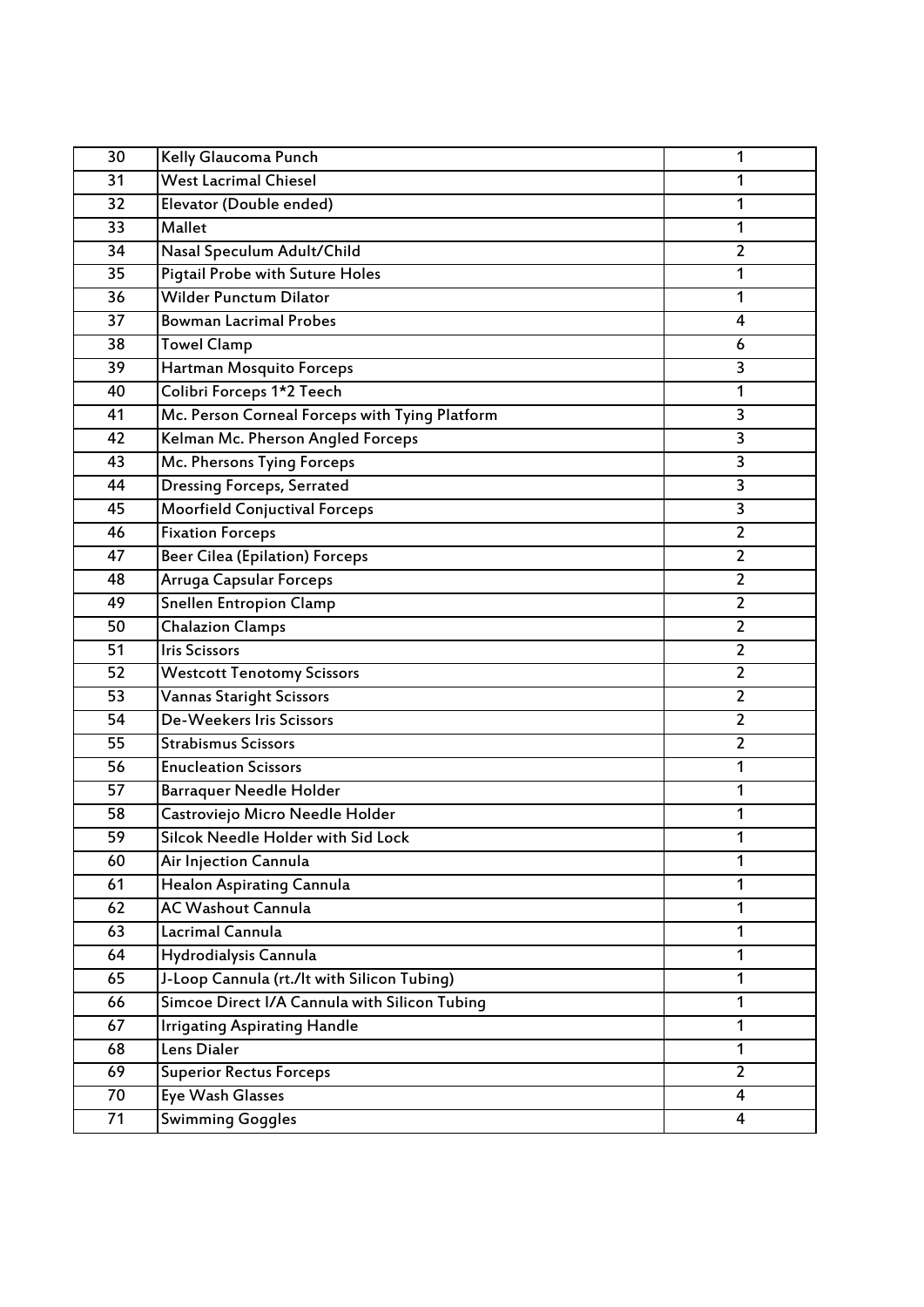

VILL. MAKHDOOMPUR, MORADABAD ROAD, SAMBHAL (U.P.)

### List of Equipments and Instruments of O.T. (E.N.T.)

| S. No.         | <b>Equipments and Instruments</b>    | Quantity       |
|----------------|--------------------------------------|----------------|
| 1              | <b>Aural Syringe</b>                 | 1              |
| $\overline{2}$ | Jobson's Aural Probe                 | 1              |
| 3              | <b>Eustachian Catheter</b>           | $\mathbf{1}$   |
| 4              | <b>Mastoid Retractor</b>             | $\overline{2}$ |
| 5              | mastoid Gouge                        | 1              |
| 6              | Mallet                               | 1              |
| $\overline{7}$ | mastoid Cell seekar with scoop       | 1              |
| 8              | nasal foreign hook                   | 4              |
| 9              | Nasal packing forceps                | 1              |
| 10             | Antral trocar cannula                | 1              |
| 11             | <b>Antral Burr</b>                   | 1              |
| 12             | <b>Nasal Snare</b>                   | 1              |
| 13             | freer's septal knife                 | 1              |
| 14             | <b>Ballinger's swivel Knife</b>      | 1              |
| 15             | <b>Bayonet Shaped gouge</b>          | 1              |
| 16             | Walshman'forceps                     | 1              |
| 17             | Laryngeal forceps                    | 1              |
| 18             | boyle-davis mouth gag                | 1              |
| 19             | Tongue plate with throat suction     | 1              |
| 20             | <b>Tonsil holding forceps</b>        | 1              |
| 21             | tonsillar suction                    | 1              |
| 22             | tonsillar dissector                  | 1              |
| 23             | tonsillar suare                      | 1              |
| 24             | Guillotine                           | 1              |
| 25             | Adenoid curette with cage            | $\mathbf{1}$   |
| 26             | Pertonsillar abcess draining forceps | $\mathbf{1}$   |
| 27             | Fuller'tracheostomy tube             | $\mathbf{1}$   |
| 28             | <b>Steriliser box</b>                | $\mathbf{1}$   |
| 29             | cheatel'forceps                      | 5              |